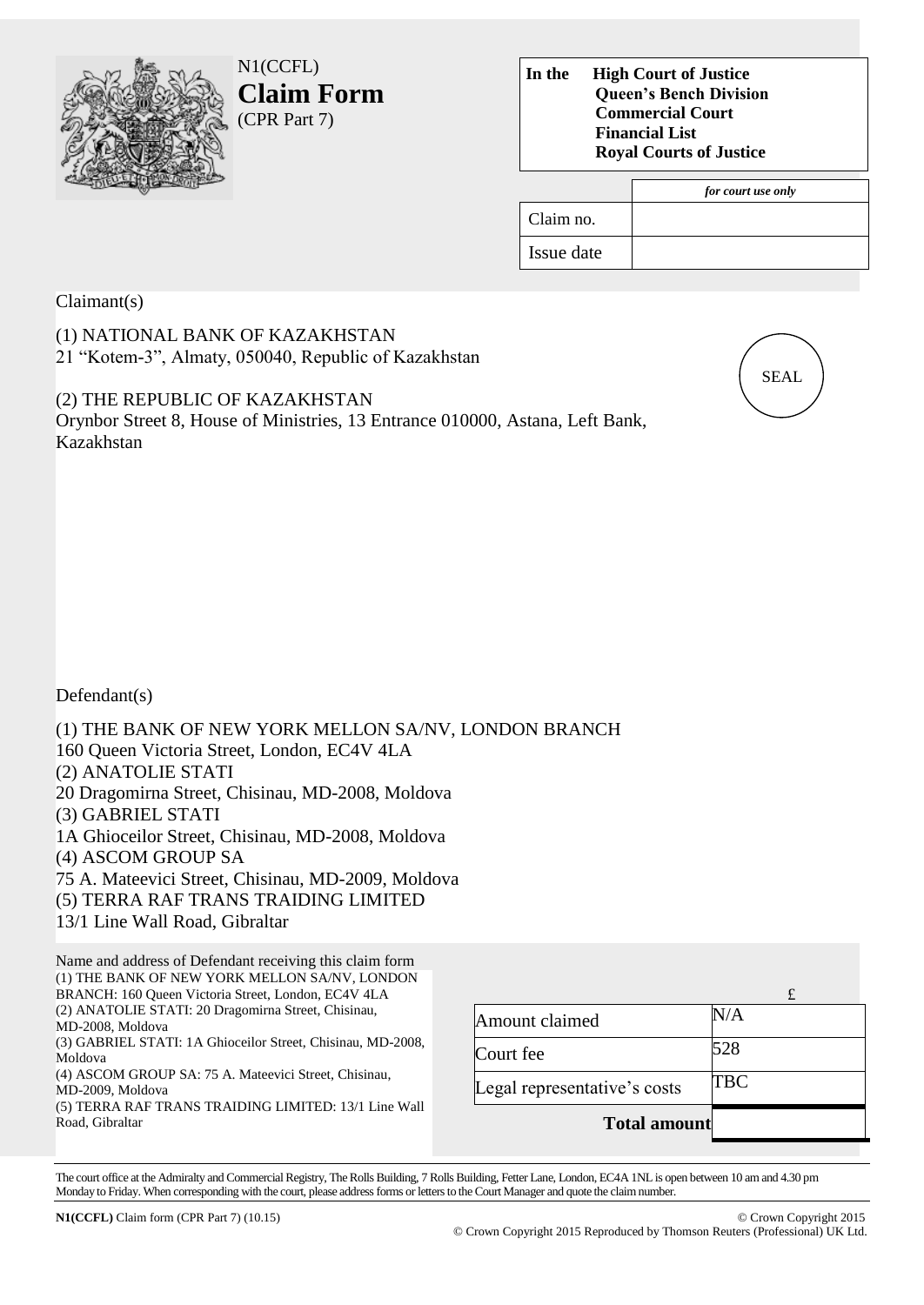Claim no.

## Brief details of claim

- 1. Under a Global Custody Agreement ("**GCA**") dated 24 December 2001 between the First Claimant ("**NBK**") and Boston Safe Deposit and Trust Company ("**Boston Safe**") and Mellon Bank NA, London Branch ("**Mellon**"), Mellon and Boston Safe agreed to hold on behalf of NBK certain securities and cash of the National Fund of Kazakhstan as custodian and banker respectively. English law governs the GCA and the GCA is subject to the non-exclusive jurisdiction of the Courts of England and Wales.
- 2. The First Defendant has succeeded to the rights and obligations of Boston Safe and Mellon under the GCA.
- 3. The Second to Fifth Defendants (the "**Stati Parties**") have obtained an arbitration award against the Second Claimant ("**RoK**") in the amount of about US\$515 million (the "**Award**") and an order from this Court permitting enforcement of the Award in this jurisdiction. However, RoK has applied to set aside the permission to enforce, claiming that the Award was obtained by fraud. The application is pending and this Court has directed a trial of the fraud claim, which is currently listed for trial in October 2018.
- 4. On 11 October 2017, the Dutch language Court of first instance in Brussels (the "**Belgian Court**") made an order authorizing the Stati Parties to proceed to the garnishment (on a protective basis) of claims and assets that pertain to the "saving fund" of the RoK in the hands of BNYM as security for an anticipated claim in Belgium to enforce the Award.
- 5. By an undated declaration issued in late October 2017, BNYM proceeded to the freezing of the claims and assets held under the GCA on the basis that, in its view, it cannot fully be excluded that the RoK has or will have claims on BNYM in view of its contractual relationship with NBK and the uncertainties of the legal relationship existing between NBK and the RoK.
- 6. On 25 May 2018, the Belgian Court ruled that (among other things) the question whether BNYM is a debtor towards RoK so as to permit garnishment on the part of the Stati Parties was required to be resolved by the competent trial court under the GCA (i.e., this Court), and under English law.
- 7. In these circumstances, the Claimants seek declaratory relief (the precise terms of which will be set out in the Particulars of Claim) as to the nature of the obligations owed by BNYM under the GCA, and in particular declarations that (i) the contracting parties to the GCA are BNYM and NBK (and not the RoK), (ii) the obligations owed by BNYM under the GCA are owed solely to NBK (and not also to RoK), and (iii) BNYM has no obligation to pay any debt due under the GCA to RoK or transfer to RoK any securities held under the GCA.

Particulars of claim (\*attached)(\*will follow if an acknowledgment of service is filed that indicates an intention to defend the claim)